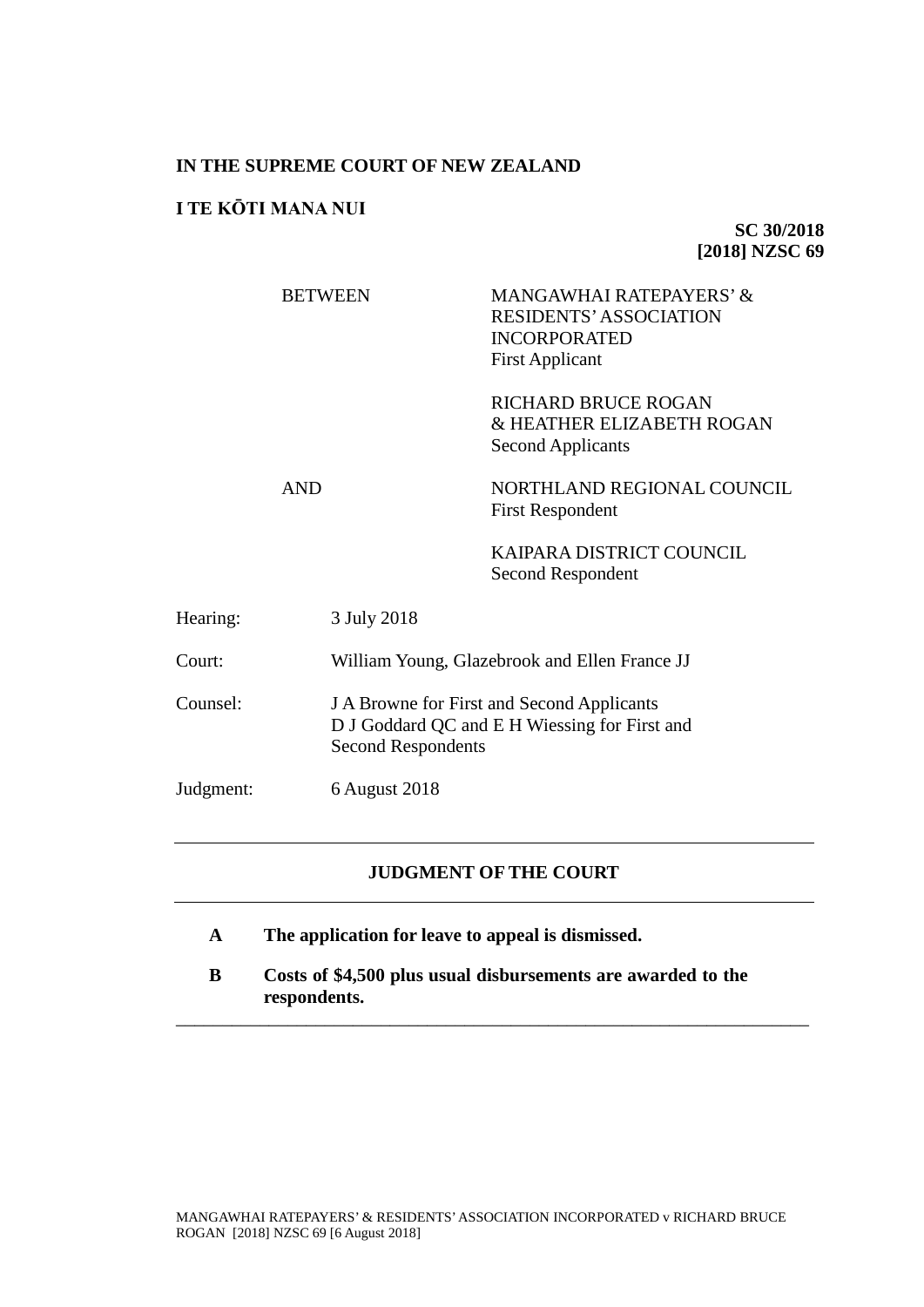# <span id="page-1-6"></span><span id="page-1-0"></span>**REASONS**

# **Background**

[1] The applicants issued judicial review proceedings challenging the legality of certain rates and penalties charged by the Kaipara District Council (the District Council) and the Northland Regional Council (the Regional Council).<sup>[1](#page-1-1)</sup>

[2] In the High Court, Duffy J dismissed the challenges to the rates set by the District Council but upheld some of those relating to the Regional Council rates.<sup>[2](#page-1-2)</sup> She granted a declaration that the regional rates in question had not been lawfully set or assessed. The issue of further relief was reserved. In a subsequent decision, Duffy J made orders quashing the Regional Council rates and associated penalties she had held to be unlawful.<sup>[3](#page-1-3)</sup> She declined to validate them under  $s$  5 of the Judicature Amendment Act 1972 (the JA Act)<sup>[4](#page-1-4)</sup> and also declined to make an order under s 120 of the Local Government (Rating) Act 2002 (the Rating Act) directing the Regional Council to set replacement rates.

[3] The Court of Appeal upheld the High Court's finding that the resolutions of the Regional Council setting rates for the years 2011/2012, 2012/2013 and 2013/2014 breached s  $24$  of the Rating Act.<sup>[5](#page-1-5)</sup> The Regional Council's appeal was otherwise allowed.

[4] The applicants' cross-appeal was allowed in part. The finding of the High Court that a penalty resolution of the District Council for the year 2013/2014 did not breach the time requirements in s 58 of the Rating Act was reversed. The Court of Appeal held the penalty resolutions of the Regional Council for the years 2011/2012, 2012/2013, 2014/2015 and 2015/2016 also breached s 58.

 <sup>1</sup> The full background is set out by the Court of Appeal: *Northland Regional Council v Rogan* [2018] NZCA 63, [2018] NZAR 507 (Kós P, French and Clifford JJ) [CA judgment] at [1]–[14].

<span id="page-1-2"></span><span id="page-1-1"></span><sup>2</sup> *Mangawhai Ratepayers' & Residents' Assoc Inc v Northland Regional Council* [2016] NZHC 2192 [interim decision].

<span id="page-1-3"></span><sup>3</sup> *Mangawhai Ratepayers' & Residents' Assoc Inc v Northland Regional Council* [2017] NZHC 1972 [final decision].

<span id="page-1-4"></span><sup>&</sup>lt;sup>4</sup> Now s 19 of the Judicial Review Procedure Act 2016.<br>CA judgment, above n [1.](#page-1-0)

<span id="page-1-5"></span>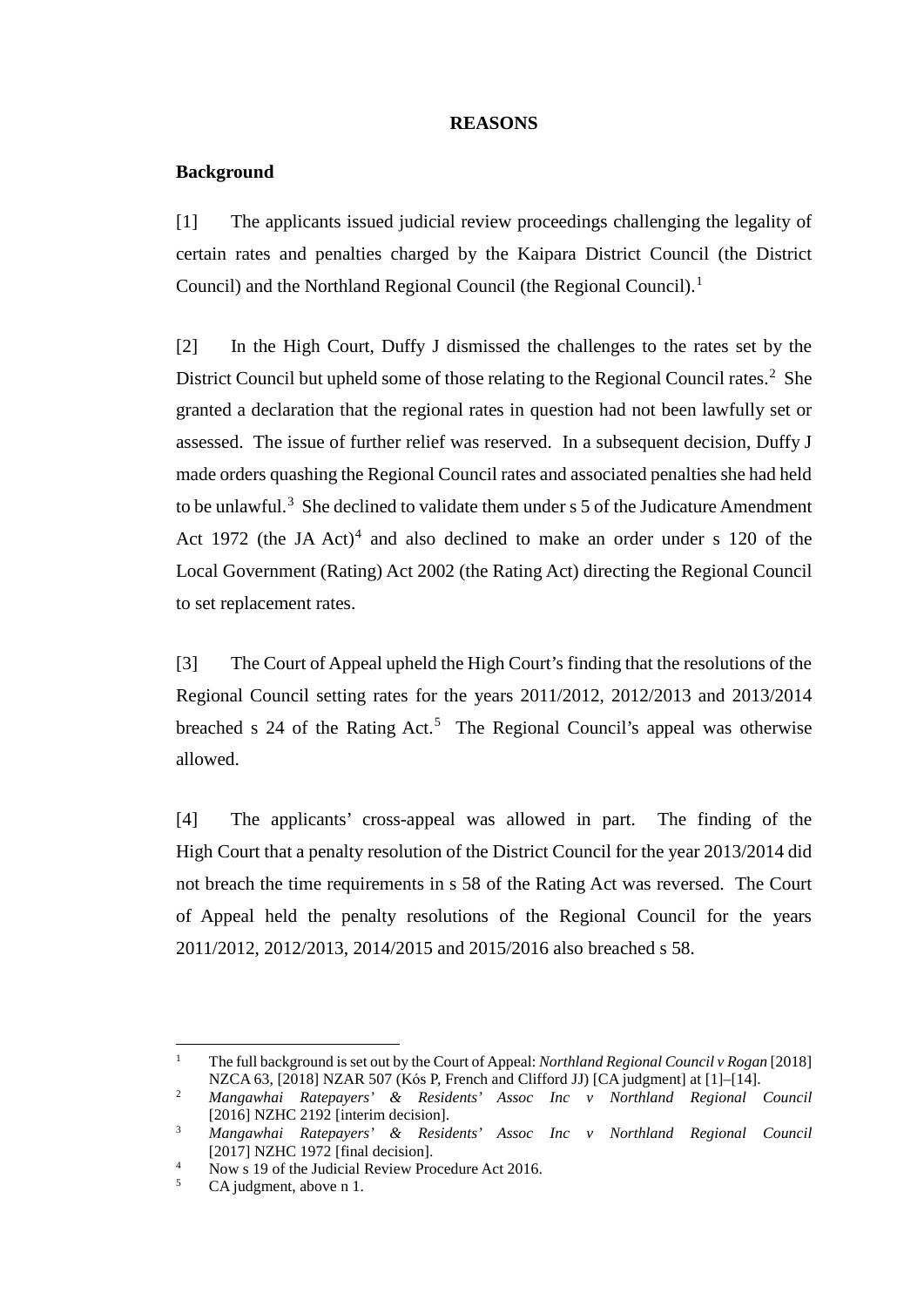[5] The Court of Appeal made orders, under s 5 of the JA Act, to validate all the rates it found had breached the Rating Act. It awarded costs against the applicants.

# **Application for leave to appeal**

[6] The application for leave to appeal repeats the allegations of illegalities made in the Courts below. Further, the applicants submit that the Court of Appeal was wrong to validate the rates and associated penalties under s 5 of the JA Act.

[7] We have carefully considered the helpful written and oral submissions made by the parties and are of the view that the criteria for leave to appeal has not been met for the reasons we explain below.<sup>[6](#page-2-0)</sup>

# **Delegation**

[8] The applicants repeat the submission made in the Courts below that it was not lawful for the Regional Council to delegate the calculation of rates and penalties to the District Council.

# *Background*

[9] The Northland Regional Council is, as its name suggests, the regional council for Northland.<sup>[7](#page-2-1)</sup> There are three constituent territorial authorities in the Northland region, one of which is the District Council. The other two are the Far North District Council and the Whangarei District Council.

[10] The Regional Council sets its own rates. Some of these are region wide rates and others are specific to parts of the region. The rates assessed by the Regional Council are payable in addition to those set by the three district councils for their respective districts.

<span id="page-2-0"></span><sup>&</sup>lt;sup>6</sup> We deal only with the issues raised in the oral hearing. The issue of penalties on penalties was not dealt with orally. This is understandable as the Court of Appeal was plainly correct on this point: at [71]–[73].

<span id="page-2-1"></span> $\frac{1}{7}$  Local Government Act 2002, s 21.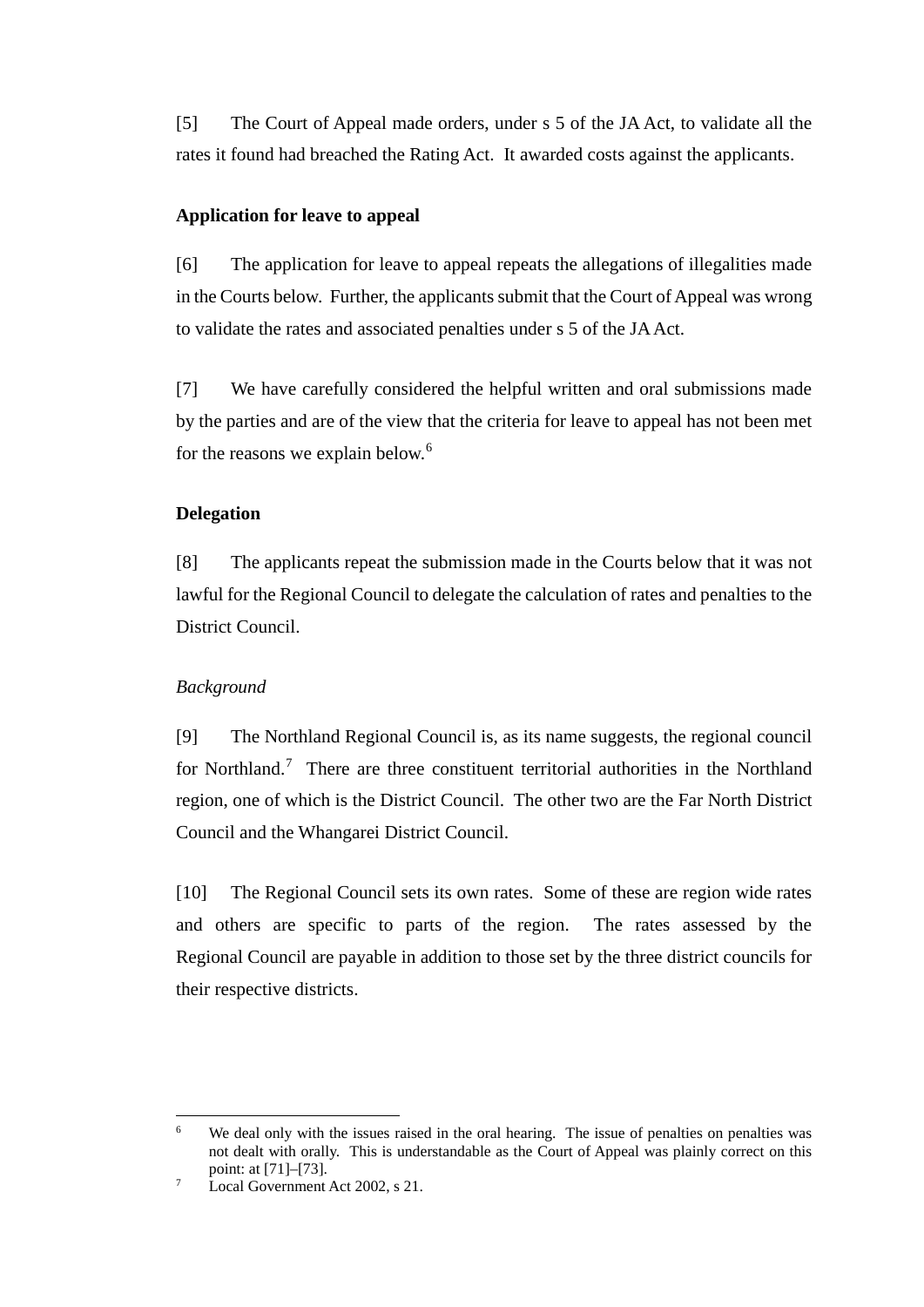[11] Under rating services agreements entered into by the Regional Council and the three district councils, the Regional Council appoints the district councils to prepare the rates assessments and invoices for all Regional Council rates, the rates themselves having first been set for each rating year by Regional Council resolutions. Under the agreements, the three district councils also undertake to act as the Regional Council's rates collection agent.

[12] As the Court of Appeal noted, $8$  the rating services agreements aim to increase efficiencies as required by the Local Government Act 2002.<sup>[9](#page-3-1)</sup>

# *The Courts below*

[13] In the High Court, Duffy J held that the contracting out of the assessment function by the Regional Council amounted to an unauthorised delegation of a statutory function and was therefore unlawful. $^{10}$  $^{10}$  $^{10}$ 

[14] The Court of Appeal noted it was common ground that the assessment of the rates was a purely mechanical/mathematical process done by a computer. It involved the application of the rating formula specified in the rates resolution to the information stored on the database relating to each individual rating unit. This produced the figure payable by a ratepayer in respect of a particular rating unit. It involved no element of discretion or evaluative judgment. $11$ 

[15] The Court of Appeal accepted the submission that this type of process does not engage public law restrictions on delegation of powers. This is because the underlying reason for those restrictions is that, where Parliament has conferred a discretion on a designated person, it has placed its confidence in that designated person and no one else.<sup>[12](#page-3-4)</sup> In the Court of Appeal's view this does not apply to a process where there can only be one correct answer. If there is no discretion, the prohibition on delegation is

<span id="page-3-0"></span><sup>8</sup> CA judgment, above n [1,](#page-1-0) at [18].<br>
<sup>9</sup> Local Government Act, s 14.<br>
<sup>10</sup> Interim docision, above n 2, at [5]

<span id="page-3-1"></span>

<span id="page-3-2"></span><sup>&</sup>lt;sup>10</sup> Interim decision, above n [2,](#page-1-6) at [56]–[57].<br><sup>11</sup> CA judgment, above n 1, at [30].

<span id="page-3-3"></span>

<span id="page-3-4"></span><sup>&</sup>lt;sup>12</sup> See generally Philip A Joseph *Constitutional and Administrative Law in New Zealand* (4th ed, Thompson Reuters, Wellington, 2014) at [23.3.1]–[23.3.6].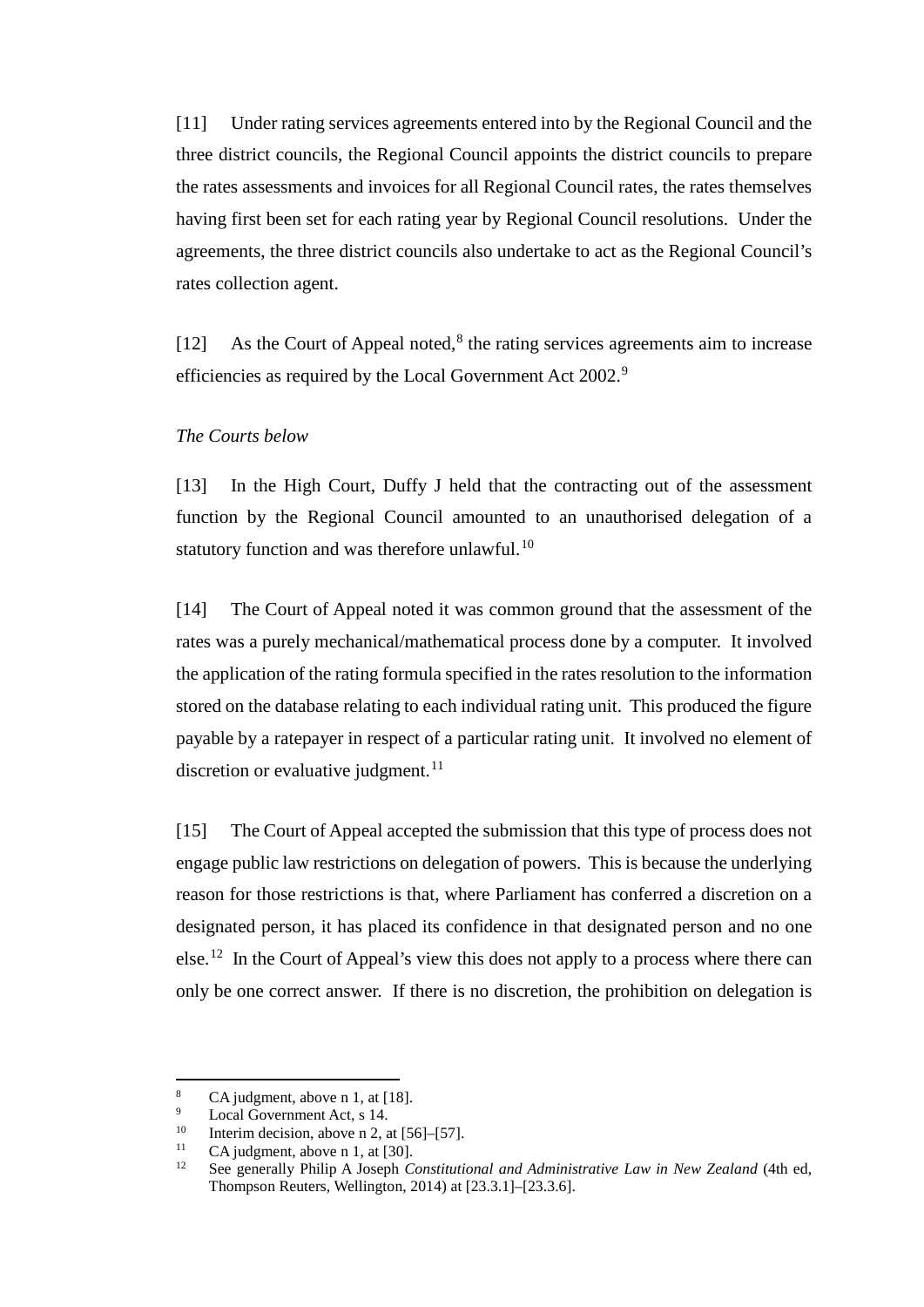not triggered.<sup>[13](#page-4-0)</sup> Further, the Court held that none of the statutory provisions pointed to by the applicants changed that conclusion. $^{14}$ 

[16] For the same reasons, the Court of Appeal held that Duffy J was wrong to hold the Regional Council itself was required to assess penalties.<sup>[15](#page-4-2)</sup>

### *Our assessment*

[17] The extent to which any outsourcing to third parties may amount to unauthorised delegation may be a matter of general or public importance. In this case, however, the decision of the Court of Appeal only involved the "delegation" of a purely computational function to the District Council. This involved applying the rating formula to the information held on a database the District Council maintains under a lawful delegation from the Regional Council.<sup>16</sup> In these circumstances, there can be no question about the lawfulness of any "delegation" of purely computational functions to the District Council and the wider question of delegation to third parties does not arise.

# **Penalties**

[18] Various deficiencies were alleged in relation to the resolutions adding penalties by both the Regional and District Council.

*Use of the word "may"*

[19] The first alleged deficiency relates to the word "may" used in a number of the penalties resolutions passed by both the Regional and District Council.[17](#page-4-4)

[20] It was common ground that a local authority cannot pass a resolution that reserves to itself a discretion to impose a penalty.<sup>[18](#page-4-5)</sup> The Court of Appeal agreed with

<span id="page-4-0"></span><sup>13</sup> *R v Thompson* [1990] 2 NZLR 16 (CA) at 19–21.<br><sup>14</sup> See the discussion in the CA judgment, above n 1, at [32]–[34].

<span id="page-4-2"></span><span id="page-4-1"></span> $15$  The Court noted Mr Goddard's concession that it might be different if what was at issue was the power to remit penalties, which contains an element of discretion: at [36].

<span id="page-4-5"></span><span id="page-4-4"></span><span id="page-4-3"></span><sup>&</sup>lt;sup>16</sup> Rating Act, s 27(7)(b).<br><sup>17</sup> See CA judgment, above n [1,](#page-1-0) at [49]–[50].<br><sup>18</sup> At [48].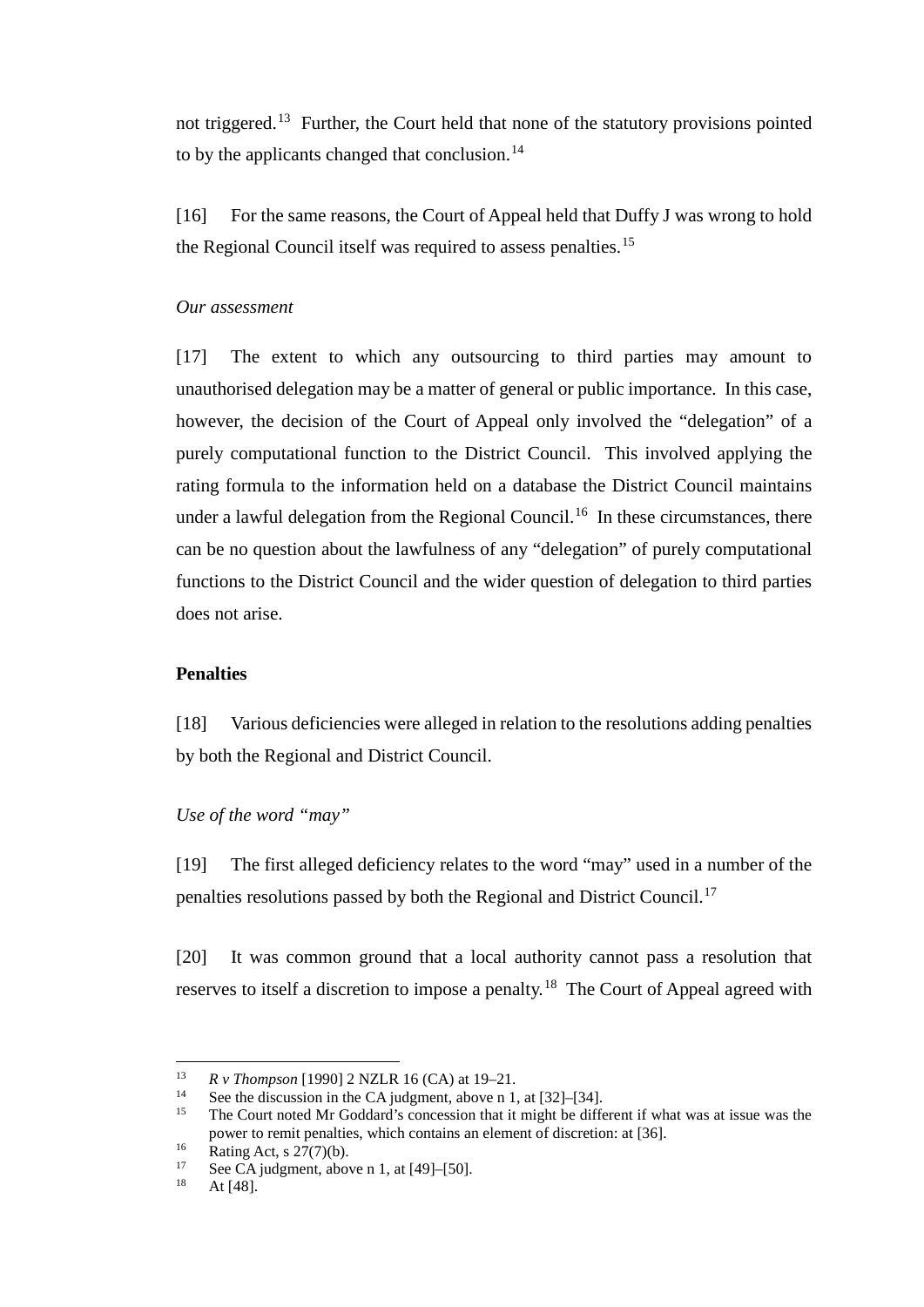the High Court that, correctly interpreted, the resolutions did not purport to reserve such a discretion.

[21] This ground of appeal relates to the particular wording of the resolutions at issue and whether in that particular context the councils purported to reserve to themselves a discretion. No issue of public or general importance arises. In any event, nothing put forward by the applicants suggests that the Court of Appeal decision on this issue was wrong.

# *Date of calculation*

[22] The applicants also challenge the penalty resolution passed by the District Council for the 2011/2012 year. They say this breached the local authority's statutory obligation under  $s 57(2)(b)(i)$  of the Rating Act to state how both penalties are calculated. In their submission, two dates must be included. The first is the date used in the calculation (the reference date) and the second is the date the penalty will be added (the debiting date). The impugned resolution only states the debiting date.

[23] The impugned resolution set out the due dates for the payment of the rates instalments. It then said:

- A penalty of 10 per cent will be added to each instalment or part thereof which are unpaid after the due date for payment.
- Previous years' rates which remain unpaid will have a further 10 per cent added on 10 July 2011, and again on 10 January 2012.

[24] Like the Court of Appeal<sup>[19](#page-5-0)</sup> and the High Court,<sup>[20](#page-5-1)</sup> we do not accept that there was a need to set out the two different dates. Indeed, it may well have been confusing to do so. The first bullet point of the resolution set out above made it clear that the penalty would be added to an instalment or part thereof that remained unpaid after the due date for payment of the instalment. As indicated above, the due dates for those payments were set out in the resolution. The second bullet point set a specific date.

<span id="page-5-1"></span><span id="page-5-0"></span><sup>&</sup>lt;sup>19</sup> At [57]–[59].<br><sup>20</sup> Interim decision, above n [2,](#page-1-6) at [85].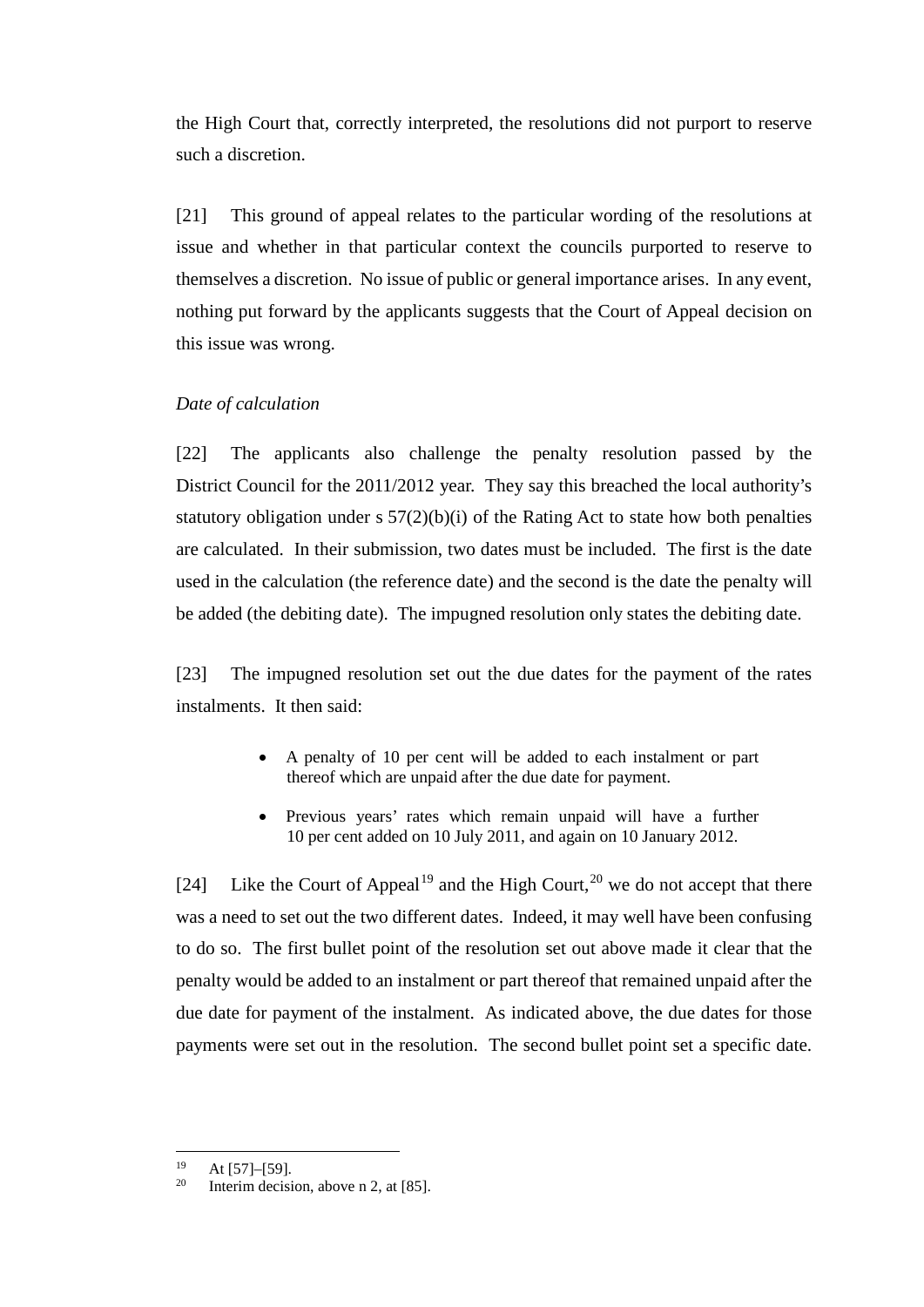Under s 57(3)(a) of the Rating Act any penalty can only be added to rates unpaid on that date  $21$ 

### *GST and penalties*

[25] The applicants submit that rates should not be set on a Goods and Services Tax (GST) inclusive basis and that penalties cannot be charged on the GST added to rates. The High Court rejected this argument as did the Court of Appeal.<sup>22</sup> They were correct to do so.

[26] By virtue of s 5(7) of the Goods and Services Tax Act 1985 a local authority is deemed to supply goods and services to ratepayers. Local authorities are therefore required to account for GST on rates.<sup>[23](#page-6-2)</sup> As the Court of Appeal pointed out, the legal liability to account for GST falls on the supplier of the goods and services, not the recipient of those services.<sup>[24](#page-6-3)</sup> The cost of the GST liability thus falls on the local authority and this is a cost incurred in the course of carrying out its functions, to be recovered through rates in the normal way.<sup>[25](#page-6-4)</sup> It follows that penalties may be added to the GST inclusive rates figure.<sup>[26](#page-6-5)</sup>

# **Section 5 of the JA Act**

[27] As indicated above, the Court of Appeal held certain rates and penalties set by the Regional and District Councils to be unlawful. The Court, however, validated these under s 5 of the JAAct.

<span id="page-6-0"></span><sup>&</sup>lt;sup>21</sup> Further, s 58(1)(b) provides that penalties can only be added onto rates unpaid on the date of the first day of the financial year for which the penalties resolution is made or five working days after

<span id="page-6-1"></span>the date of any penalties resolution.<br>
<sup>22</sup> Interim decision, above n [2,](#page-1-6) at [63]–[64]; and CA judgment, above [n 1,](#page-1-0) at [44]–[45].<br>
Coods and Samises Tay Ast 1085, a 8(1).

<span id="page-6-3"></span><span id="page-6-2"></span><sup>&</sup>lt;sup>23</sup> Goods and Services Tax Act 1985, s 8(1).<br><sup>24</sup> The recipient may be entitled to an input credit if registered but, as the Court of Appeal noted, that is a different thing.

<span id="page-6-4"></span><sup>&</sup>lt;sup>25</sup> Indeed, there is no other basis a local authority could recover GST from ratepayers. Whether rates are set on a GST inclusive basis or on the basis of a sum plus GST, the total amount paid will still be rates. As the Court of Appeal noted, this is the same for all supplies: CA judgment, above n [1,](#page-1-0) at [44]. 26 It is accepted that penalties themselves are financial services and therefore exempt from GST:

<span id="page-6-5"></span>Goods and Services Tax Act, s 14(3)(b). There is no allegation that GST has been wrongly applied to penalties in this case.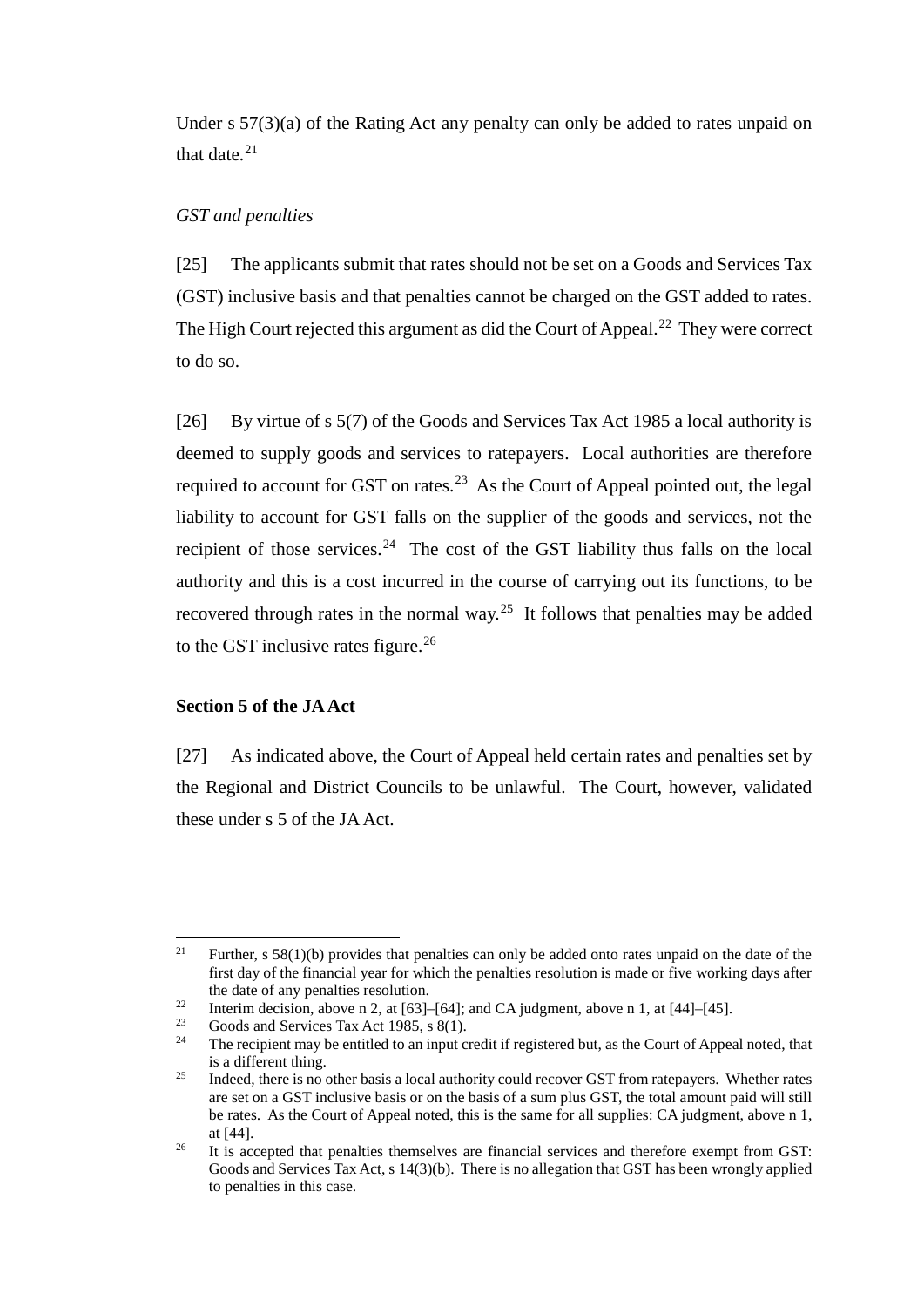### [28] Section 5 of the JA Act provides:

### **5 Defects in form, or technical irregularities**

On an application for review in relation to a statutory power of decision, where the sole ground of relief established is a defect in form or a technical irregularity, if the court finds that no substantial wrong or miscarriage of justice has occurred, it may refuse relief and, where the decision has already been made, may make an order validating the decision, notwithstanding the defect or irregularity, to have effect from such time and on such terms as the court thinks fit.

- [29] A court may therefore refuse relief or make a validating order if there is:
	- (a) a defect in form or technical irregularity; and
	- (b) no substantial wrong or miscarriage of justice.

# *Background*

[30] The first illegality related to the alleged failure by the Regional Council to set a due date in terms of s 24 of the Rating Act. For three rating years the Regional Council's relevant rates resolution set due dates for payment of its rates by reference to the dates to be resolved for that purpose by each of the constituent territorial authorities. For example for the 2011/2012 rating year, the resolution read:

The dates and methods for the payment of instalments of rates and any discount and/or additional charges applied to the regional rates shall be the same as resolved by the Far North District Council, the Kaipara District Council and the Whangarei District Council and shall apply within those constituencies of the Northland region.

[31] The Court of Appeal held that s 24 requires specificity and certainty at the time of the resolution. In effect the impugned resolutions were purporting to authorise payment of rates to take place at an unknown and uncertain time in the future.<sup>[27](#page-7-0)</sup> The

<span id="page-7-0"></span> <sup>27</sup> See similarly *Fletcher Construction New Zealand Ltd v New Zealand Engineering Printing & Manufacturing Union Inc* [1999] 2 ERNZ 183 (CA) at [29]–[32].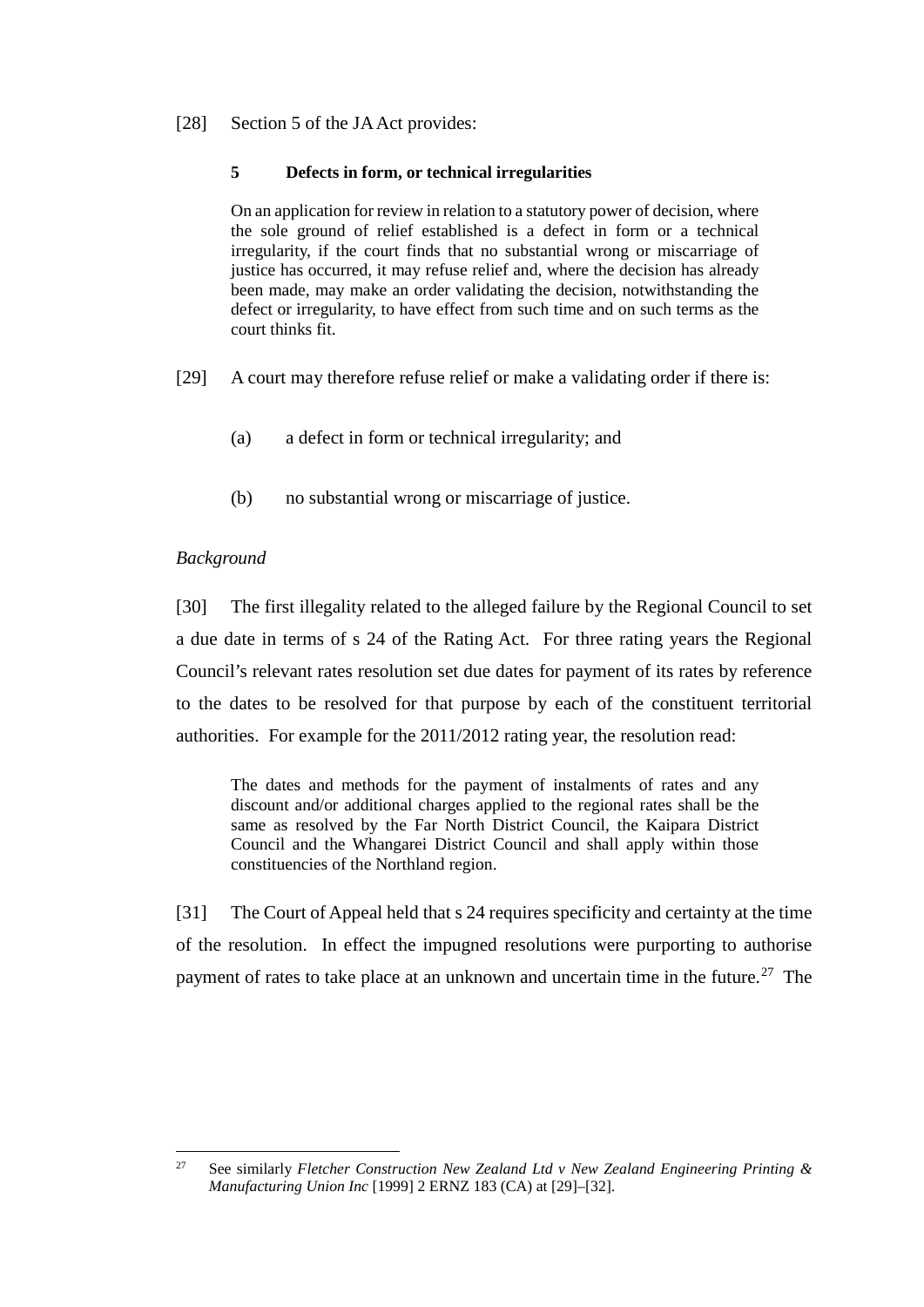Court of Appeal therefore agreed with Duffy J's finding that the resolutions breached s 24.<sup>[28](#page-8-0)</sup>

<span id="page-8-3"></span>[32] Further, the Court of Appeal held that the District Council penalty resolution for 2013/2014 was invalid because the date set for adding penalties was one day too early in terms of s  $58(1)(b)$ .<sup>[29](#page-8-1)</sup>

- <span id="page-8-4"></span>[33] The relevant resolution provided:
	- b A penalty of 10 per cent of the amount of all rates assessed in any financial year that are unpaid on 1 July 2013 will be added on the day following that date.
	- c A penalty of 10 per cent of the amount of all rates to which a penalty has been added under (b) and which are unpaid on 1 January 2014 will be added on the day following that date; and …

[34] The District Council accepted that under s 58(1)(b) the earliest date that could be specified was 2 July 2013. In relation to para (c) of the resolution, the District Council conceded a further error as  $s$  58(1)(c) states that a further penalty may be imposed "if the rates are unpaid 6 months after that penalty was added". That means that further penalties would be unable to be enforced until 2 January 2014, one day after the resolution provided.

[35] There was, however, no prejudice to ratepayers as a consequence of these errors. In relation to the first error, Mr Goddard said at the hearing that no extra penalties were in fact added and, in relation to the second, any penalties were remitted if the ratepayer had paid the arrears by 30 June 2014*.* [30](#page-8-2)

<span id="page-8-0"></span><sup>&</sup>lt;sup>28</sup> It was obviously important both for ratepayers and the relevant councils that the dates set for the Regional Council rates coincided with those set by the District Councils. Those dates would be known well before payment was to be made. In those circumstances, we would have thought it arguable that there was not a breach of s 24(b). We will, however, assume for the purposes of this judgment that the Courts below were correct.<br>CA judgment, above n 1, at [59].

<span id="page-8-2"></span><span id="page-8-1"></span><sup>&</sup>lt;sup>29</sup> CA judgment, above n [1,](#page-1-0) at [59].<br><sup>30</sup> This was after the date the validating legislation was passed: Kaipara District Council (Validation of Rates and Other Matters) Act 2013, s 2. See also the Court of Appeal's discussion: at [83]–[84].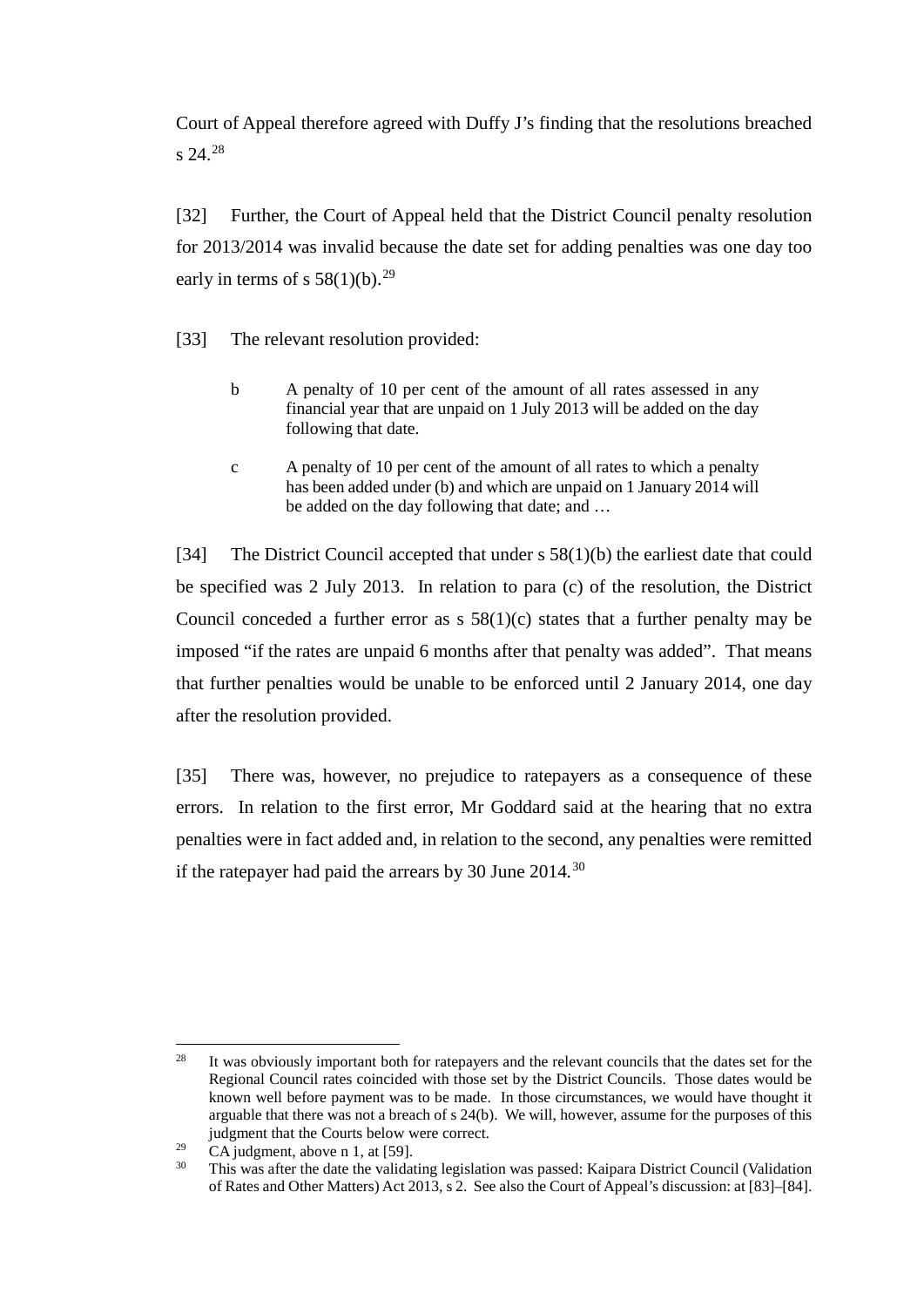[36] It had also been conceded that a number of the Regional Council resolutions contained timing errors, meaning the dates set were later than the dates provided for in s  $58(1)(b)$ .<sup>[31](#page-9-0)</sup>

#### *Parties' submissions*

[37] The applicants' argument is that there can be no technical irregularity in rates resolutions. Local authorities must therefore strictly follow the relevant legal requirements because rates are a coercive tax. Consequently, it is submitted that a narrow approach to s 5 of the JA Act in this case was required. For the same reason the submission is that it would be a substantial miscarriage of justice for a rate or penalty to be validated that did not comply with the statutory requirements.

[38] The respondent Councils submit that the Court of Appeal was correct to classify the breaches as technical and to validate the resolutions. Even if this is incorrect, it is submitted that the factors identified by the Court of Appeal $^{32}$  $^{32}$  $^{32}$  would inevitably have led to a refusal of any substantive relief. An order setting aside the challenged rates resolutions would have been wholly disproportionate in the circumstances of this case.

#### *Our assessment*

[39] Whether something is a technical irregularity must be assessed in all the circumstances, including the nature and extent of any breach and the nature and purpose of the statutory provision at issue.<sup>33</sup> In this regard there is now no presumption that rating statutes are read strictly.<sup>34</sup>

<span id="page-9-0"></span><sup>&</sup>lt;sup>31</sup> We were not asked to reconsider whether or not these were in fact errors.<br> $\Delta t$  [82] [80]

<span id="page-9-1"></span> $\frac{32}{33}$  At [82]–[89].

<span id="page-9-2"></span><sup>33</sup> See for example the approach of Tipping J in *Westland County Council v Greymouth Harbour Board* (1987) 7 NZAR 22 (HC) at 29–31.<br>34 *Commissioner of Inland Revenue v Alcan New Zealand Ltd* [1994] 3 NZLR 439 (CA) at 444–446

<span id="page-9-3"></span>per McKay J, endorsed in *Stiassny v Commissioner of Inland Revenue* [2012] NZSC 106, [2013] 1 NZLR 453 at [23] per Blanchard J. See generally Ross Carter *Burrows and Carter Statute Law in New Zealand* (5th ed, LexisNexis, Wellington, 2015) at 234–236.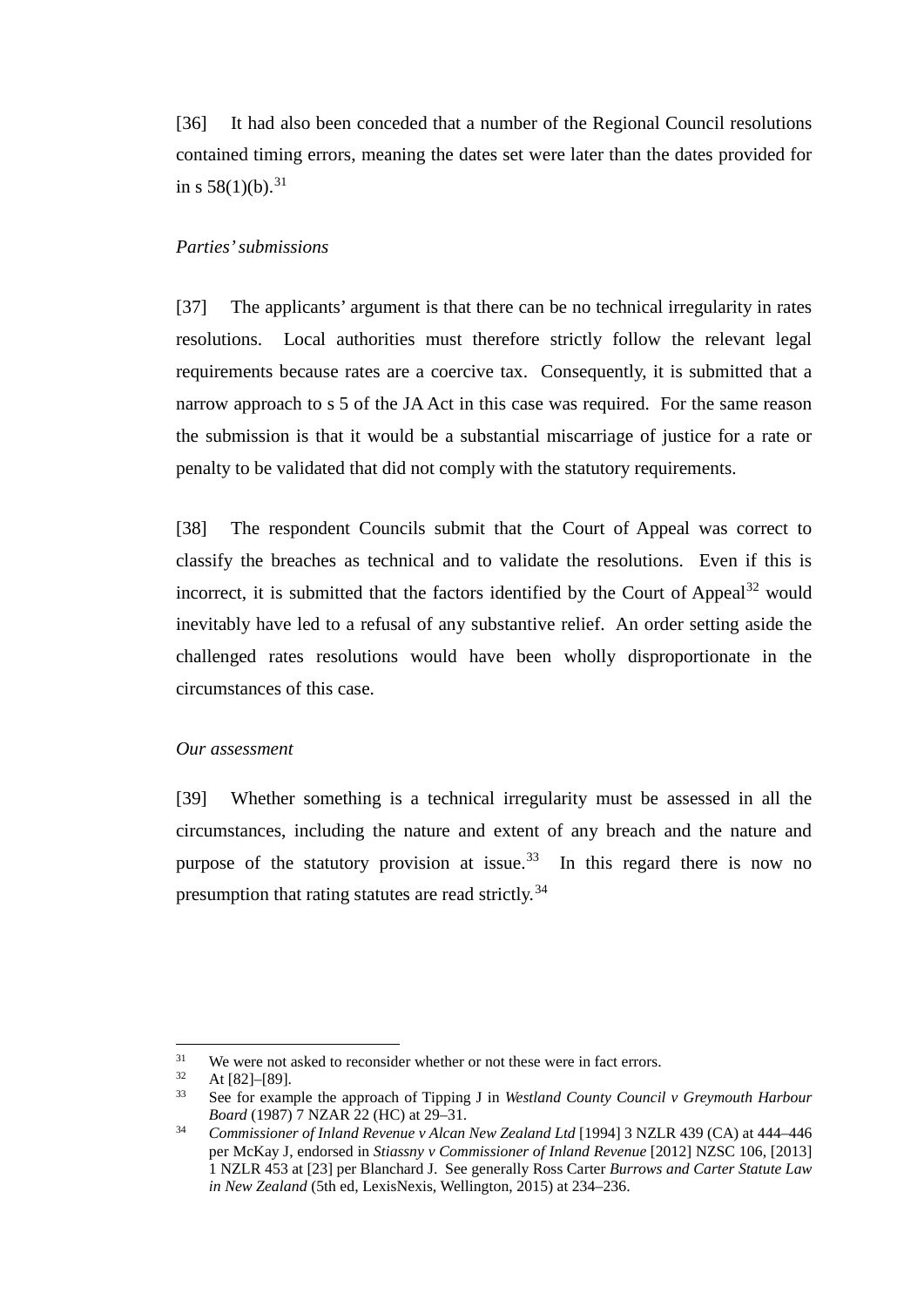[40] We accept that the exact scope of the s 5 validation power might be a matter of general or public importance. We do not, however, consider in this case it would make any difference to the outcome for the reasons that follow.

[41] The purpose of the requirement in s 24(b) of the Rating Act to specify a date in a resolution setting rates is to ensure that ratepayers know the dates rates are to be paid. In this case, ratepayers would have known from the resolution that the dates were to be the same as for the rates imposed by the district councils. They thus had the means to ascertain those dates and they would be known well before the date of payment.<sup>[35](#page-10-0)</sup> In these circumstances we consider the failure to specify the exact dates could be classed as a technical irregularity. For the same reason there was no substantial wrong or miscarriage of justice in terms of s 5 of the JAAct.

[42] We also consider that setting the dates in the Regional Council penalty resolutions later than the statutory dates was a technical irregularity.<sup>[36](#page-10-1)</sup> The purpose of the dates set in the statute must be to ensure a suitable gap between the making of the resolution and the imposition of a penalty. A later date gives even more notice than the statutory minimum. Once again, there is no substantial wrong or miscarriage of justice. Indeed, the error meant that ratepayers did not have penalties imposed for a period when the Regional Council would have been entitled to impose them.

[43] We are less sure that setting a date before the statutory date  $37$  can be classified as a technical irregularity and thus whether s 5 of the JA Act can apply. However, we accept the respondents' submission that, in all the circumstances, the likelihood of any relief being granted is remote. This is particularly the case because for the first error no penalties were in fact added and in relation to the second, penalties were remitted as outlined above. Therefore there was no prejudice to the ratepayers.

#### **Result**

[44] The application for leave to appeal is dismissed.

<span id="page-10-0"></span><sup>&</sup>lt;sup>35</sup> Indeed, it was probably more helpful for ratepayers to know that the dates would coincide rather than being given a specific date.

<span id="page-10-2"></span><span id="page-10-1"></span> $36$  See above a[t \[32\]–](#page-8-3)[\[33\].](#page-8-4)

See above at  $[32]$ – $[33]$ .